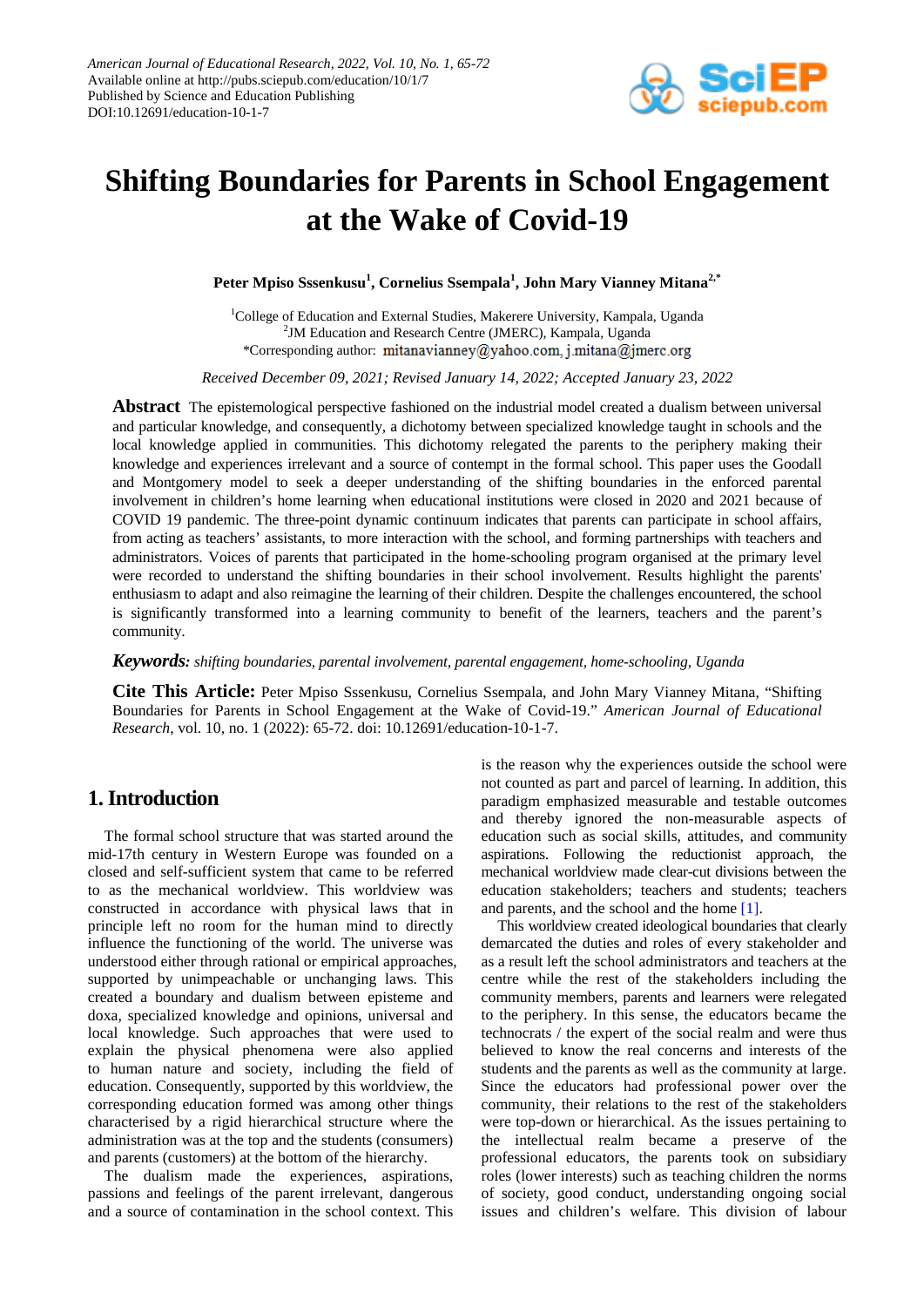resulted in a demarcation between the school and the home and rules were put in place to minimize any significant contact. The hierarchical structure of the school made it necessary for the parents to over relinquish their responsibility to the teachers until the Covid-19 interruption.

The closure of all business and all educational institutions in Uganda in March 2020 for almost two years significantly shifted the traditional roles of the school and the home. This paper reflects on how these roles were shifted and lessons learnt in order to improve the relationship between school and the parents. The reflection is viewed as significant in helping parents and community members appreciate more the kinds of teaching and learning that schools make possible as well as come to terms with the constraints that teachers often experience. By gaining more understanding of the basic facts of the situation, parents might realise the need to join hands with the school-based educators to engage in the complexities of teaching and learning that are often taken as straightforward features of school life. More reflection is also made on what parents learned about their children in the lockdown, what schools often overlooked that became critical in the children's learning, and generally the imperative for the priorities of education stakeholders to be reshuffled.

## **2. Study Context and Methodology**

## **2.1. Study Context**

The study was undertaken in a private primary school that is located in Mityana district, 70kms west of Kampala city. It is a collection of views from the parents that participated in the home-schooling program between June and September 2021. In the pre-pandemic period, the school-parent population amounted to 223 of which only 96 participated in the home-schooling program. This study is also a reflection of the researchers about the processes and approaches they used in the home-schooling and the reflections thereupon. This study is therefore a collection of the researchers' experience in implementing the homeschooling activities which were used during the countrywide schools' closures brought about Covid-19. It was more of a trial-and-error exercise because both parents and teachers were not used to the home-schooling programme and thus every step was a learning moment.

## **2.2. Study Participants**

The study participants included 90 parents and 14 teachers of the target primary school. These include 54 parents, a section of the parents who participated in the programme and 36 parents who represent a section of the parents who did not participate in the programme. The parents who participated in the programme were included in the study because we wanted to understand their experience and how this experience informs their views about education and schooling. The parents who did not participate in the study were included because we wanted to understand the reasons behind their decision not to participate in the programme and the lesson we could draw from their inability to participate to inform education

policy and practice. The school has 613 students but only 320 participated in the home-schooling programme. We explain the reasons for the non-full participation of both parents and students in the section of challenges. This implies that the programme did not cover the entire school and thus this study only covers the teachers, parents and students who participated in the home-schooling programme and the resultant reflections, challenges and lessons.

#### **2.3. Study Methods**

We used action research and self-study methods to understand how our actions and those of others within the home-schooling programme could inform and improve our practice and future action. As [\[2\]](#page-7-1) suggested, the way a self-study might be done depends on what is sought to be better understood, and in this study, we sought to understand, reframe and improve our practice around home-schooling which is a relatively new phenomenon in Uganda. At the centre of this study was a collaboration between school administrators, teachers, parents and students.

We collected data through an iterative process throughout the home-schooling programme. This means that we collected data as we implemented the programme. This was done through WhatsApp, phone call follow-ups and zoom meetings. At the class level, teachers organised Zoom lessons through which students were expected to join in with the support of their parents and or guardians. Feedback was constantly collected through phone calls and WhatsApp. Throughout the programme, teachers and the school administrators had weekly meetings to discuss the progress, share feedback from parents and or students and any challenges as a way of setting strategies for the following week. Besides, we also collected data through interviews at the end of the programme to better understand the motives for the parents and or the students joining the programme or their failure to join the same.

## **2.4. Data Type and Sources**

We collected data from a variety of sources including our reflective experience, reports from teachers and feedback from parents and students. At the end of the programme, we also conducted focused in-depth interviews with the parents and guardians who participated in the home-schooling programme and those who did not participate.

## **2.5. Data Analysis**

The analysis of data for this study focused on our reflective notes and weekly meeting reports. The conversations during our weekly meetings guided our home-schooling programme decisions and also allowed us to engage in preliminary data analysis during data collection in order to establish initial understandings [\[3\].](#page-7-2) Furthermore, our meetings helped us as critical friends in an effort to see beyond our own experiences and self in the study. It was a way to check impressions against one another and it added another layer of critical analysis. As [\[4\]](#page-7-3) writes, 'It is important in a self-study report to demonstrate that different perspectives on teaching and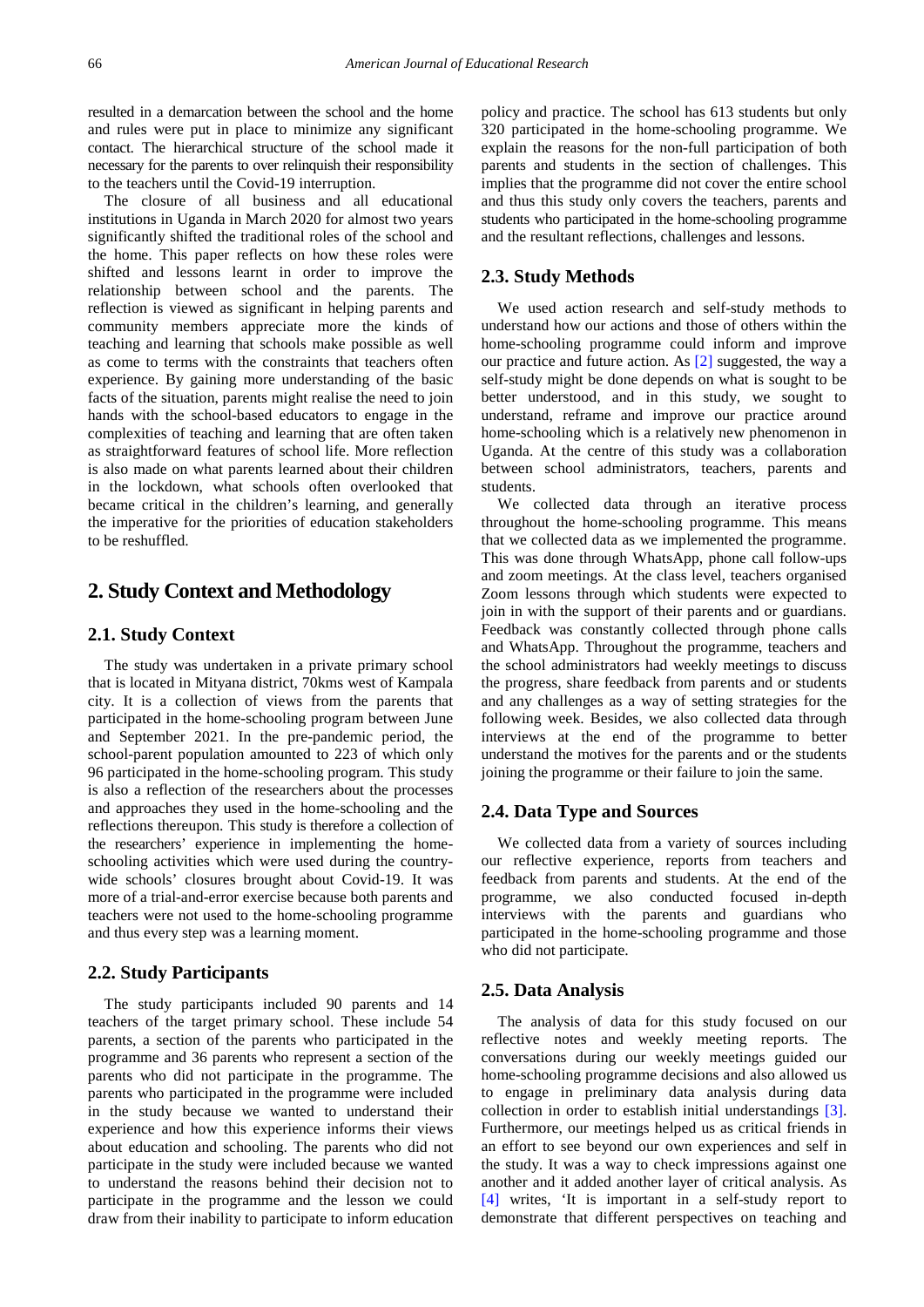learning situations have been sought, considered, and to (again) minimise possibilities for self-justification or rationalisation of existing practices and behaviours' (p. 16). Each of us engaged in ongoing data analysis as we described our narrative experiences. The data was categorised in charts with selected examples representing each a priori code. We did the final data analysis in four major steps. We exchanged our individual experience narratives where each member made a critical analysis of the others' narratives, gaining a general understanding of the entire research narrative. This served to establish interrater reliability and allowed for us to continue to develop our roles as critical friends. We wrote as many codes as possible. We then compared these codes by grouping together similar ones. These groups of codes were then made into themes which we later used to write the final research report.

# **3. Study Findings**

The outcomes of this study revealed four key lessons for teachers, school leaders, instruction designers and educational researchers. It highlights parents' experiences, parents' adaptation to the new mode of learning, how children's learning has been reimaged and some challenges involved in the home-schooling programme.

#### *Parents' experiences with home learning*

When remote teaching began many parents felt obliged to get involved beyond mere monitoring of children's progress. For instance, a number of parents saw the urgent need to take a leading role in the learning of their children, after realising that they could no longer delegate this task to anybody else. As one parent remarked:

*I have decided to work a half-day so that I can spend more time with the children. No one can supervise them as they do the daily assignments". She further added, "Keeping a strict schedule might mean that the kids will not learn completely*.

The learning program was fluid and flexible as there were no clearly laid programs to follow. The general routine was that the school sent assignments on WhatsApp groups for every single class at the beginning of the week and the answers to the challenges therein would be forwarded over the weekend. In addition, zoom lessons were held every Sunday as a channel for learners to directly talk to their teachers about the work done within the week but also interact with their classmates. The majority of parents took advantage of this flat structure afforded by social media to give some feedback and also suggest alternative ways of engaging the learners better. For example, while the zoom lessons were initially conducted every Saturday, they were later on shifted to Sunday to adapt to the parents' work schedules. Three weeks after commencement the remote teaching received wide acceptance from the parents' community as one parent with learners in lower primary remarked:

*In the first lockdown, my children always yearned to return to school. No single day would pass by without giving me some reminder. But when they joined the remote teaching, their talk completely changed as they always looked forward to receiving more assignments from school.* 

It should also be noted that the abrupt closure of schools brought significant stress to numerous families as it interrupted the family work schedules. But as time went on, different parents found a way of dealing with the situation. One parent indicated how he dealt with the inconsistencies that arose from the assignments:

*The weekly assignments sent from school are very beneficial. However, there are sometimes disagreements about the right answers. We are doing our best and the teachers will fill up the gaps when schools reopen*.

This showed a level of parents' willingness to actively engage in learning of their children but without pretending that they know everything.

Before Covid-19 children used to learn under the supervision of a teacher. The parents' views during the lockdown suggested that quite a number of children experienced some sort of role ambiguity as they struggled to identify the 'teacher figure' in other people around the home.

*I am usually rough while supervising my children's assignments, but all the same, they don't listen to me. I have resorted to hiring another helper to supervise their work.* 

This role ambiguity points to the historical separation between the home and the school that had for decades disempowered the parents leaving them indifferent to their school roles and responsibilities.

Another parent remarked:

*Home-schooling can be more beneficial when the parents have the ability to supervise the children's work. If one of the parents is a teacher or has at least attained some level of education. No wonder children in Kampala, Wakiso and Mukono districts do best in national examinations. It is because such parents can support very closely the learning of their children*

[\[5\]](#page-7-4) in her book, "The Smartest Kids in the World", made stunning observations about the rigorous education that can increase the child's life chances. She believes that parents who raise smarter kids are not those that are most active in their children's schools, but the real impact happens mostly at home:

*Parents who view themselves as educational coaches tend to read to their children every day when they are small; when their children get older, they talk with them about their days and about the news around the world. They let their children make mistakes and then get right back to work. They teach them good habits and give them autonomy. They are teachers, too, in other words, and they believe in rigour. They want their children to fail while they are still children. They know that those lessons-about hard work, persistence, integrity, and consequences – will serve a child for decades to come (p.213).*

[\[5\]'](#page-7-4)s reflection confirms that the home support mechanism and motivation is critical and cannot be equalled. [\[6\]](#page-7-5) examined the approaches used in knowledge, skills and attitude acquisition before, during and after independence on the African continent. He noted that prior to colonialism, the training of young people had interesting attributes. For example, the family unit served as a basic structure for knowledge provision and acquisition, and every member of society with worthwhile experience took part in the training of the children.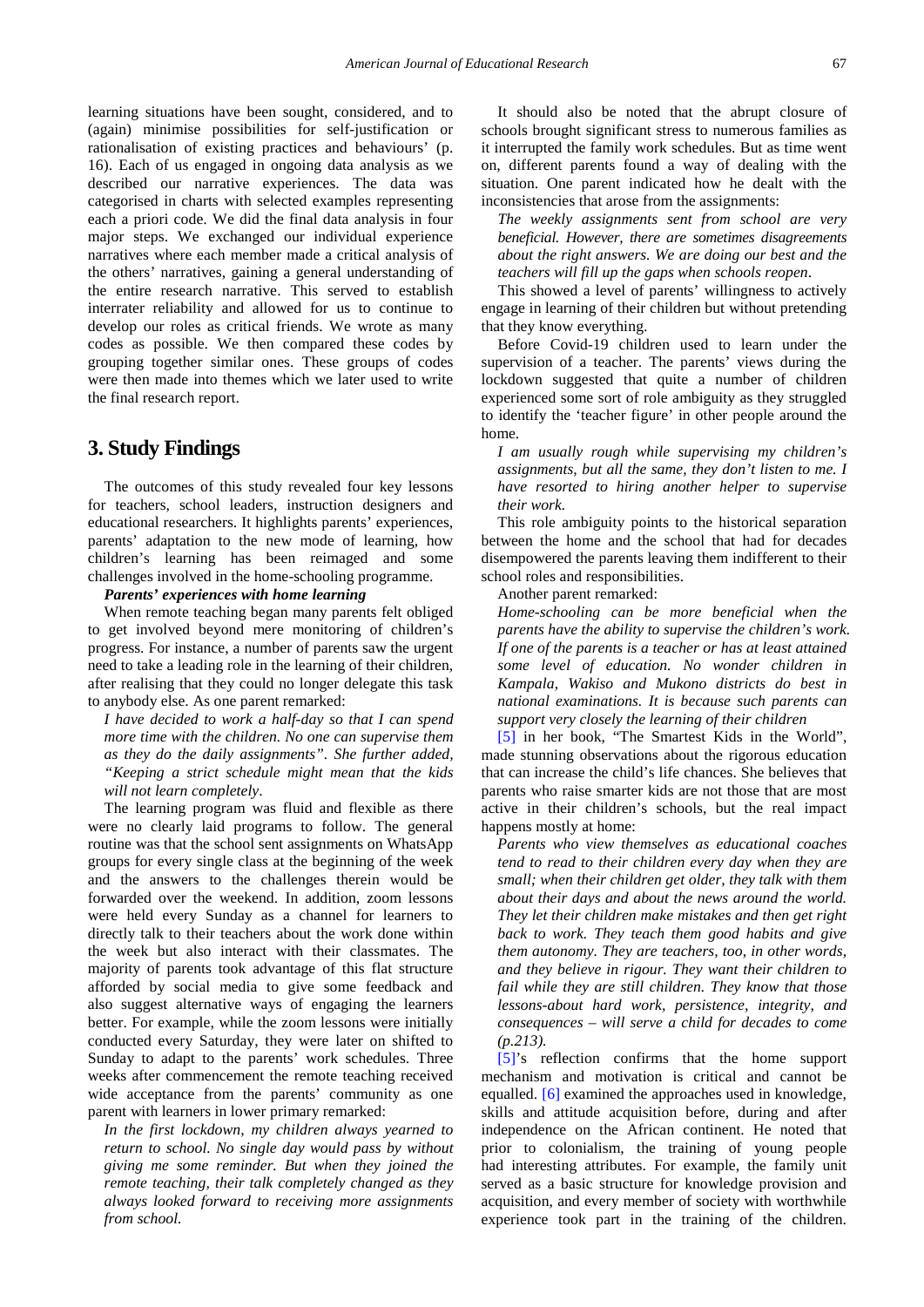However, colonial education disregarded the centrality of local family knowledge and experiences in learning and instead privileged scientific knowledge that was believed to be universal, pure and certain. This dichotomization of the intellectual development of the individual and the expectations of the wider society is responsible for the production of individuals that are completely faceless and anonymous, unable to encounter the challenges in their local environment [\[6\].](#page-7-5) The shifting boundaries challenge modern schooling to overcome intellectualism and embrace approaches that can make the children more engaged in the practical concerns of their communities.

#### *Parents' adaptation to the new mode of learning*

When schools were closed to slow down the spread of Covid-19, it was no longer possible for the teachers to physically meet their learners. Consequently, teachers and parents had to find innovative ways to enable the children to proceed with some form of learning. The news that there was a program in the offing to enable students to learn while at home created some warmth *"our kids are going to learn online and offline while at home*". The easiest way to connect the home and the school was through the use of social media. Thus the smartphones that were formerly not very applicable for the learning of young students became a useful tool for sharing assignments and complimentary videos, guiding instructions to parents, voice messages for making clarifications and weekly updates from the schools. It is noteworthy that 53% of the parents' population welcomed the programme and several messages were occasionally shared on the platforms thereafter appreciating the staff:

"*Thank you, teachers, for the effort you put in". "Great thanks to our committed teachers please bravo". "Thank you headteacher for the communication and the work you are doing for the good of our children".*

The responses indicated how education still served as a ray of hope and a sign of normalcy in many communities.

The female parents showed a lot of enthusiasm to learn the new skills necessary for the program to take off and some even pressurised their spouses:

*I have talked to my husband about the need to get a new phone that the children can use to receive work. We cannot depend on his phone since he is rarely at home during the day. My phone no longer picks up the internet…*

As female parents exhibited agility to deal with the complexity surrounding their children's learning, some male parents looked at the move suspiciously as they could not imagine that learning could happen in an unstructured or less formalised environment. This shows how women took over leadership roles that were traditionally reserved for men. It also highlights their strong maternal instinct and resilience as well as creativity in unpredictable times while men tend to be inflexible and fear perturbations. However, the lack of harmony can have a significant impact since the control over the materials and financial resources are more often skewed in the developing world.

After being thrown into emergence, the parents made several trials before they could come up with alternative approaches to the familiar schools-based learning. The passion to have their children learn in some way made

parents act like artisans, using leftover materials to make new pieces, bricolages [\[7\].](#page-7-6) For example, some parents revamped old cellular phones so that they could be turned into learning tools. There are also parents that had not used social media before (Emails, WhatsApp) but adapted to the technology to enable their children to receive work from school.

It is also interesting to note how the social media platforms such as WhatsApp acquired local meanings and practical use. This channel created more possibilities for schools and families to have open communications more easily and cheaply. It also created an avenue for teachers and parents to exchange information, discuss and draw programmes in a more just way, get feedback from either side almost instantly, parents correcting mistakes made on the sent work, content learnt in school being more discursive than rigid and openly sharing it out, and give chance to parents to air out their feedback more openly. This platform created an easier network for constituting a learning community of parents that talk and advice each other and becoming a community of friends with shared goals. It was a moment for making the children a centre of focus as opposed to the pre-pandemic situation where the school programmes rolled out following a pre-designed agenda authored by the school authorities.

According to [\[8\],](#page-7-7) social media is one of the constructivist based approaches to learning that can create room for participation, collaboration, interactivity, communication, community-building, sharing, networking, creativity, distribution, flexibility and customisation in the learning process without the limitation of space and time. But on the other hand, the interruption exposed the excessive digital divide, for while the rest of the world is advancing in Internet Technology, the 3rd world is lagging behind by far. In Uganda, whiles some students have had access to online learning, the majority have little or no access to the internet, computers or phones – or even electricity.

Notable was a group of parents that was unable to acquire smartphones who employed other creative options such as sending flash disks (memory sticks) to school in order to receive the weekly assignments. As one parent remarked:

*We are doing whatever it takes to have the children attain some level of learning.* It was observed that quite a number of parents within reasonable distance found a way of getting to the school to seek more clarification about how the kids were to learn without teachers.

Furthermore, on the class WhatsApp groups it was evident that some parents were eager to help each other to cope by sharing the technics they used to download the files of assignments. Such support was critical as parents were adopting technologies that were formerly used for other functions to become essential learning tools. It was a time to restructure the available resources to fit new purposes. In the process, home-schooling transformed teachers, children and their parents into members of a community of practice. According to [\[9\],](#page-7-8) a community of practice is a group of people who share a concern, a set of problems, or a passion about a topic, and who deepen their knowledge and expertise in this area by interacting on an ongoing basis (p.4). Home learning was a time for teachers, parents and the children to acquire not only new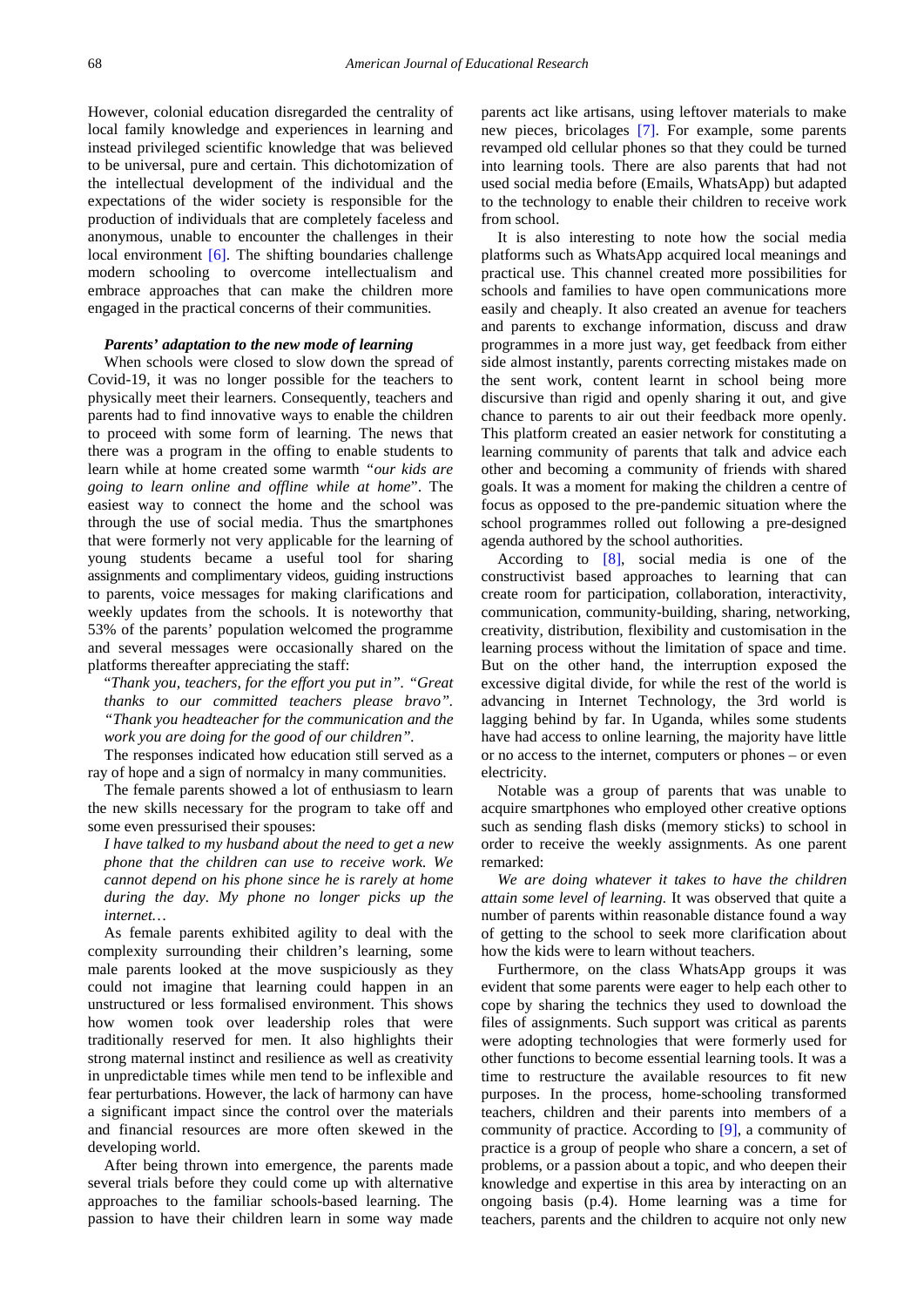tools but also new vocabularies, new skills and new learning sites that were relevant to the times, including browsers and video downloading software. It was also a time to make new learning alliances that are handy in the management of technical and non-technical aspects of the programme.

In the process of managing the home-schooling programme parents became teacher-learners, and for their teaching role, they were typical artisans and not experts as one parent remarked: *When I receive the assignments, I first peruse through before passing them to the children. I need to first make sure that I can guide them on all the sections adequately*. Another parent had this to say:

*I had to sacrifice and leave my second cell phone that is on WhatsApp for my daughter. It is the easiest way for her to access the work sent from school. Therefore, those people who try to call me at that time cannot reach me since I get back home late in the evening.*

Another parent made similar remarks: *I have adjusted my work schedule. I am able to at least spare a day and stay home to oversee my child's work.*

But there are parents that found the whole experience as disgusting as one Male parent remarked: *Personally, I am fed up with education completely. How can the children catch up after losing so much learning?*

Indeed, several parents experienced difficulties and could not let their children join the program. Others narrated how they struggled to receive online materials*: I for one it has been easy and ok, and I think if every parent installs the apps that help us reach the work it will be ok.* Another parent made the following remarks: *Thank you so much for your kind support. Yes, it has been a great challenge to get the work, but now personally am okay*. Still, another parent indicated how the power challenge was hindering the learner's progress: *We have to charge but our solar takes almost a full day to charge these big phones.*

School management improvised strategies in order to receive feedback and be able to assist parents that were undergoing some difficulties. One approach was sending short circulars on the class WhatsApp groups at the beginning of a new week highlighting the major emphasises, activities and innovations or alternations within the week. In addition, one of the school administrators sought feedback from parents on a monthly basis through telephone conversations about their overall experience of the program. The topics covered ranged from reception of weekly work, experiences of zoom lessons and the children's grasps of classwork. Such engagements were beneficial in unearthing the children's milestones, parents' aspirations and challenges encountered in the remote learning. In a typical learning community, it is incumbent on everyone in the family circle to support the other.

#### *Reimagining children's learning*

In the pre-pandemic period, teaching and learning was done following a clear structure to help students attain a strong foundation for knowledge, skills and attitudes. As a norm, teaching was broken down into single lessons of 40 minutes or double lessons of 80 minutes to ensure that all elements of the examination syllabus are covered. Therefore, on a single day, a class can switch teachers and subjects between 4 to 8 times. However, since the teacher-learner ratio is often higher than the recommended 1:55 [0], teachers are denied a chance to get to know students well enough as well as give them appropriate feedback. Students on the other hand have limited opportunities to create new ideas on their own since the examination syllabus is too intensive.

The remote teaching enforced by the pandemic was a sigh of relief for a number of parents. This approach tended to be more relaxed and could allow some space of action for students to learn deeply and come up with new meanings that can help them respond to the real issues in their context [\[11\].](#page-7-9) As one parent noted:

*Although my children have missed school work, on the other hand, they have gained some new skills. Before the lockdown, the school program was so tight that we never stayed with the children for a long time. For that reason, they do not know the common chores done at home. During the lockdown, my children have learnt to prepare the family meals, clean the house and do the dishes. I have suspended the maid for this very reason.*

Some parents described how their children struggled to make a giant leap from being spoon-fed by their teachers to becoming independent and lifelong learners:

*My daughter has learnt to undertake her daily classwork without the guidance of an adult. But it took her some time before she could learn to settle down. I am sure that when schools are reopened she will be able to perform even much better.*

Another parent gave similar views:

*My son enjoys his work much more now. He knows when to wake up and the subjects he is supposed to take in the morning. He only complains when we do not do literacy in the afternoon. He has learnt that he cannot watch the TV unless I have given him permission*.

Parents came to know what their children were capable of doing as well as understanding their preferred learning styles as one parent narrated:

*Before the lockdown, I had a casual worker who looked after the family poultry. When the kids returned home I noted that one of the boys aged 12 had an interest in feeding these chickens. Since then it is his responsibility to care for the poultry project. He does so every morning after sweeping the yard. He loves the dogs also… maybe he will be a farmer*.

The children's enforced stay at home gave them the opportunity to attend to concrete problems with the family members in more meaningful and creative ways. They were able to explore their zone of proximal development by learning and creating what they have always wanted to do. In the parents' responses, the recognition of the essential caretaking role of the teacher was a recurrent narrative. As parents struggled on a daily basis to guide the children to do the school work, many of them came to appreciate more the demands of teaching and their respect for teachers improved. For instance, due to the proximity caused by the lockdown, some parents came to learn that their children had discipline issues, as one parent commented:

*I have five children and two of them are in secondary school. Since their early primary level, I had never lived with all the children for more than two months in one go. It was only in the first lockdown when I noticed*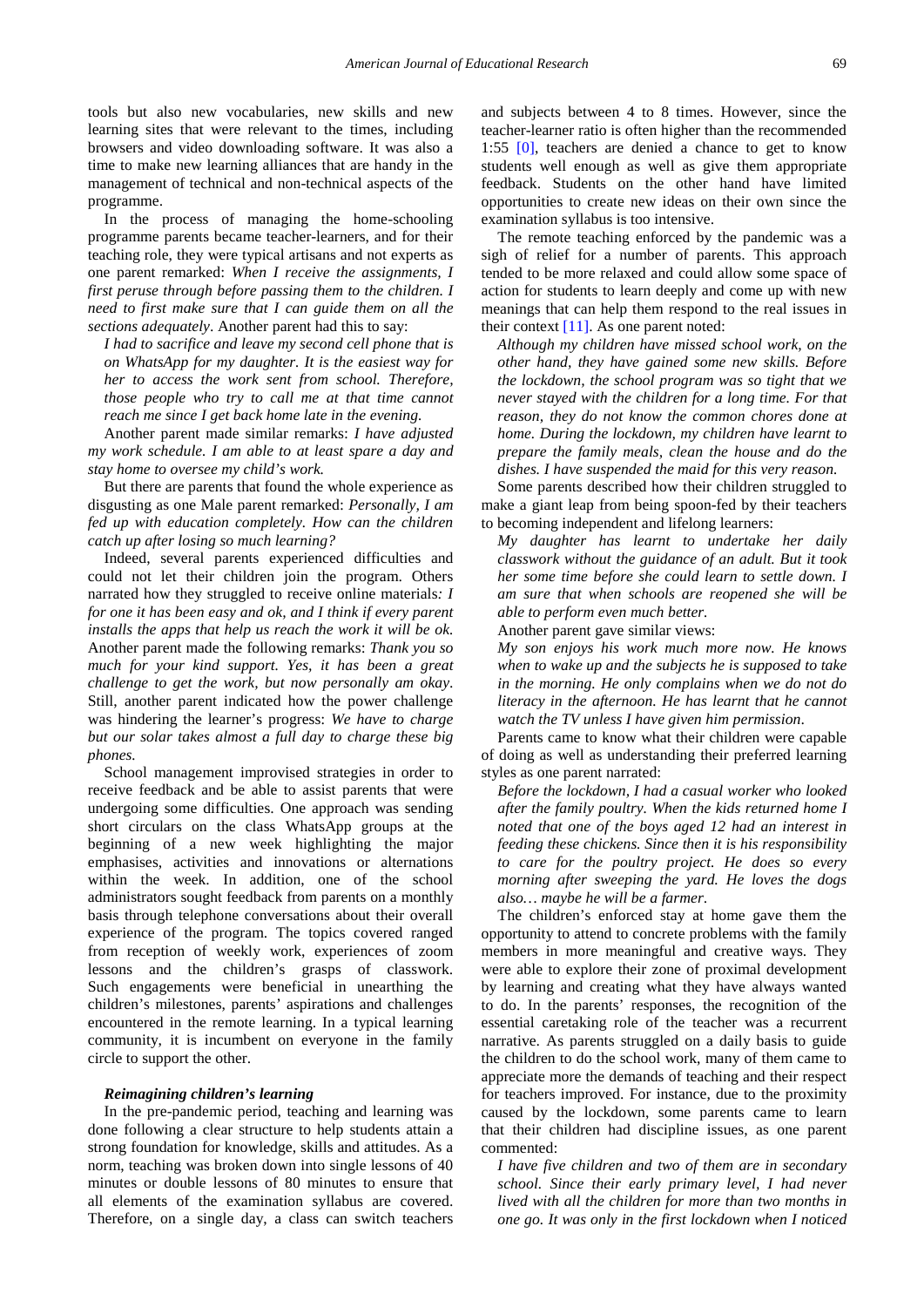*that the boys had many issues. In fact, the oldest had acquired a smartphone 6 months earlier without my knowledge that kept him awake chatting with friends. They was no way I could have known this. I just wonder how teachers manage all these issues!*

Another parent had this to say;

*Besides the many side effects, this pandemic is a blessing in disguise. It has allowed us to get to know our children better. This time we have had fewer excuses not to be with them. Apart from realising that they missed school work, I have really loved this moment and have no regrets.*

This paper highlights that the school closure gave parents a chance to understand their children as learners beyond the report card comments they often received at the end of academic seasons. Learning assumed a more holistic dimension as the dichotomy between reality and its shadow arising from the separation of the school and the community narrowed. Learning was no longer a business of the school alone and could happen anywhere around the home, in the family living room, on the veranda, under the shed and at the farm. From the pictures posted by parents about weekly assignments, one could not miss noticing how the children were taking advantage of the natural setting of the home. While some kids were seen using chairs and tables, others worked on the floor. In addition, some children came to appreciate more what their parents did to earn a living as well as their daily struggles and high moments.

The experience of the parents and their children makes it more evident that learning can be integrated with home chores and that productive learning environments do not have to be too structured always. This paper highlights how the learning model that is integrated with a wide range of other activities can be much more beneficial to the learner than the traditional model that often robs children of various forms of enchantment.

The above narrative highlighted how Covid-19 became a medium to effect the recommendations of  $[12]$  (as advanced in his seminal book, De-schooling Society). Ivan stated that for one to believe that all learning is a result of teaching is an illusion, for while teaching may contribute a certain percentage of the knowledge that people acquire, most of their understanding is acquired beyond the brick and mortal [\[12\].](#page-7-10) For that reason, the school should not be a place of confinement in the early years but exploit all possible alternatives to ensure that education can be broadened to include learning, sharing and care. He further illustrated that important skills such as language are learnt casually with peers, on a trip and also through co-curricular activities and not as a result of sequential teaching. [\[12\],](#page-7-10) therefore, suggested the breaking down of the traditional classroom and the constraints of the curriculum so that the opportunities for skill learning could be vastly multiplied [\[12\].](#page-7-10)

In Uganda, there is a longstanding debate about the benefits and challenges of using English as opposed to local languages as a medium of instruction. While some parents place a huge value on their local languages, others view English proficiency as a guarantee to the children's future economic stability. Consequently, there are families that only use English while communicating with their children for the same purpose. However, during the school

closure, some parents thought otherwise about the place of the local language: *The lockdown has benefited the children in many different ways. Currently, they can all speak their mother tongue fluently and with confidence. That was not the case before since we have limited time to interact,* as one parent observed*.*

#### **Challenges**

The abrupt school closure forced parents to take on roles for which most were not prepared. As a result, there was a feeling among some parents that they were not fit to be teachers. One parent shared: *I cannot manage the children. The school should organise some physical coaching sessions and tell us the money we should pay*.

Another parent retorted:

*We appreciate the work you send every day but my challenge is that I cannot guide my children in Mathematics and Science. I do not want my children to notice that I don't understand what they are learning. Every time they ask me something, I find some excuse to avoid embarrassment.*

This indicates how some parents were comfortable to continue with the traditional form of involvement in school affairs. These issues were compounded by the way some children challenged their parents' competency to provide adequate guidance as well as their teachers. Consequently, there is a common thread in the parents' responses indicating the children's lack of belief in the parents' academic support. In response to this, some parents indicated how they could not motivate the children in the same way their teachers did.

The other challenge related to the inability of some parents to afford the devices needed for remote learning particularly for low-income families that were at the same time scratching for survival. *'We do not have a smartphone at the moment and we don't have a computer'*  were common responses*.* For instance, one parent gave feedback regarding the payment needed to support the program via WhatsApp:

*Good evening pals, I take this opportunity to ask, this point, is it compulsory to pay for the packages each week? Or it's optional? Because I am seriously looking for food, rent and work, I may not manage to pay any amount. I am sorry, but enlighten me*.

The above discussion showcased how innovative technology supported children's learning amidst the pandemic and how it enabled timely communication between the school and home. Indeed, the paper has underscored the synergy resulting from the teacher-parental partnership and the subsequent innovations that enabled the continuation of children's learning. Unfortunately, some families were marginalized as they could not receive the services due to either lack of devices, network coverage or money to buy data.

Other than work-related challenges, for some parents and their children, schools are a safe haven for the children as one parent shared her experiences:

*Although my children can learn from home, I have nobody to leave behind when I go to work. I am always in tension as I suspect that anything bad can happen to them in my absence. Some of my common fears are fire accidents and defilement. I keep calling home to make sure that they are safe… the school environment is secure and cannot compare with in any way.*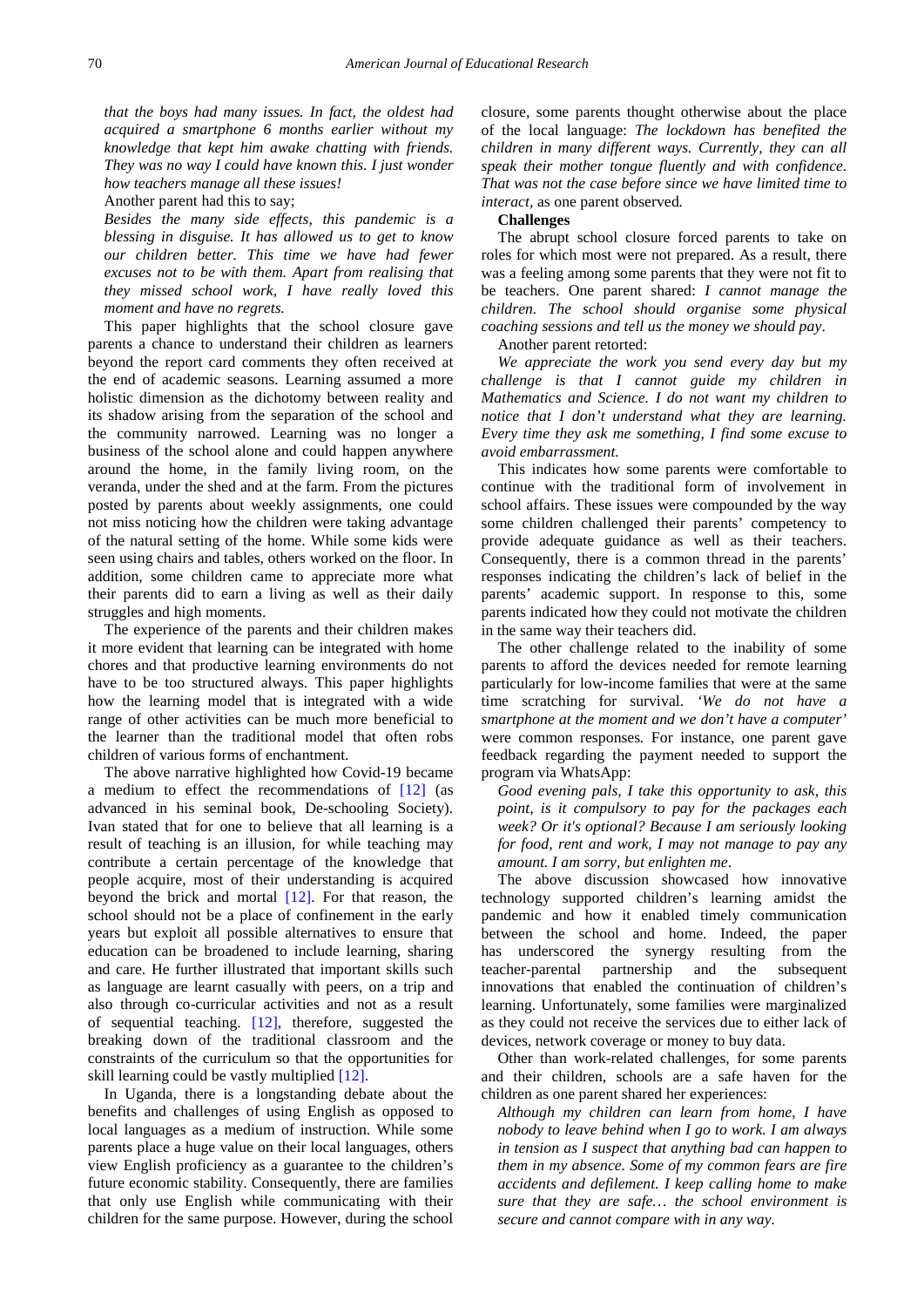Schools are widely known as a sign of normalcy in society as they are a centre of community engagement, services and problem-solving. They are also safe haven for orphans, families that cannot afford a mid-day meal and separated or divorced spouses that see the school as a neutral ground [\[13\].](#page-7-11)

The unanticipated change from face to face to working remotely made it difficult to reach out to some parents. Communication was often compounded by issues such as loss of mobile phone and change of phone number. For that matter, not all children were able to receive work at the same time, as one parent shared her displeasure about the school's failure to connect to her in time to enable her child to learn: *I am surprised that the school could not include me on the remote learning program for 4 weeks. There is no explanation yet as to why no teacher has called me all this time. However, I hope that the teachers will work out a special program to enable her to catch up*.

# **4. Conclusions**

At the inception of the home learning program, the school administration implored the parents to reserve the WhatsApp forums for academic-related business. The discipline and restrain exhibited by not posting nonacademic related materials and the reprimands made for parents who posted diversionary issues was amazing. This shows the potential in galvanizing synergy from the parents' community and how it can be critical in solving the challenges of teaching and learning.

During the school closure, parents supported the learning of their children and the school initiatives enormously. As seen above, a number of them surrendered their mobile phones to the children, but also had to buy data as well as pay for the printing of the school work. Without commitment and sacrifice this program would not bear fruits, as one parent confirmed:

*Sustaining home learning is a real hustle. I spend 6000/- (about \$ 2 Usd) to print out work every day. On top of that, I have to buy data and pay an additional 100,000/- Ug Shs (about \$ 28 Usd) on a monthly basis for the teacher I hired to supervise the assignments. This is a huge amount of money for lower-income families that happen to be the majority of the parents' population*.

When lessons conducted via Zoom were introduced to supplement the remote teaching, 60% of the parents already on the programme embraced it. Even after the briefing session to the parents on how to use the technology, parents with children from Grade 1 to Grade 3 continued to support them. For example, on several occasions, the parents' voices would be heard in the background urging the learners to respond to the teachers' challenges. There were also parents who came to school to set up the Zoom technology. In one instance, after several unsuccessful attempts of downloading the zoom application, a parent loudly exclaimed: *'How am I going to explain this to my son? That his classmates are attending classes but he cannot*? In other words, the personal involvement in the learning program made parents more accountable for their children's progress than before.

In addition, after 5 weeks of assignments, the  $6<sup>th</sup>$  week was dedicated to practical work to enable the learners not merely to remember and understand but get mentally stimulated to analyse and produce new knowledge [\[13\].](#page-7-11) In this week learners had a wide range activity to undertake including, drawing, shading, moulding, constructing, roleplaying, writing poems and stories. Given the enormous support from the parents, a lot of success was achieved by the children. The video recordings shared on the group platforms indicated that the art crafts were not just a result of isolated individual learners but a contribution of everyone in the home. Similarly, the confidence and joy that the children exhibited in the photos and videos showcased the motivation children receive when parents are actively involved in their learning. It is noteworthy that on top of the set assignments, more than 30% of the learners picked projects of their own choice, the results of which were also exhibited. This was to defy the 'egg crate' mentality which tends to assume that students of the same age and class have the same ability and interests. This paper recommends that such homemade initiates and local flavours should be sustained even when the pandemic subsides.

Emerging studies de-campaign the separation of the learning in school from the rest of life and the urgency for a reconceptualization of the students', parents' and teachers' roles [\[14\],](#page-7-12) boundary adjustments [\[15\],](#page-7-13) and the adoption of a new world view  $[16]$  a participatory approach to learning [\[1\].](#page-7-0)

[\[14\]](#page-7-12) suggest a holistic model to transform young people into lifelong learners that can match the ever-changing world. In this model, the traditional roles are reconceptualised so that students become strong contributors to their learning, while both the parents' and teachers' knowledge and thoughts are equally heard and appreciated.

This paper is in strong agreement with [\[16\]](#page-7-14) proposition of the learning ecosystem in place of the closed school system that can no longer meet the demands of societies that are more connected and interconnected. Ecosystems present a new way of learning and school organization that is consistent with the emergent social and economic reality. Under this social biology approach, individual and freestanding schools become school networks, and teachers seize to be sole providers of education and instead become co-participants in the education arena. The other features of learning ecosystems include working towards diversifying learning resources, activating and sharing resources for learning, having distributed governance, and combining both traditional and new educational providers to develop learning more holistically. Therefore, schools are expected to tap the resources within the ecosystem that are unused, and focus on developing the technical and soft skills of the students.

The emergence of the ecosystem was not detected by Hannon and colleagues alone. [\[1\]](#page-7-0) observed how the participatory world view is gradually replacing the mechanical world view exemplified by the shift from a predictable and certain world to a probabilistic, chaotic and creative one; from objective aloof observers to individuals linked to their physical world; from hierarchical conceptions of the world to a biological world view ruled by ecological interdependence principles, and